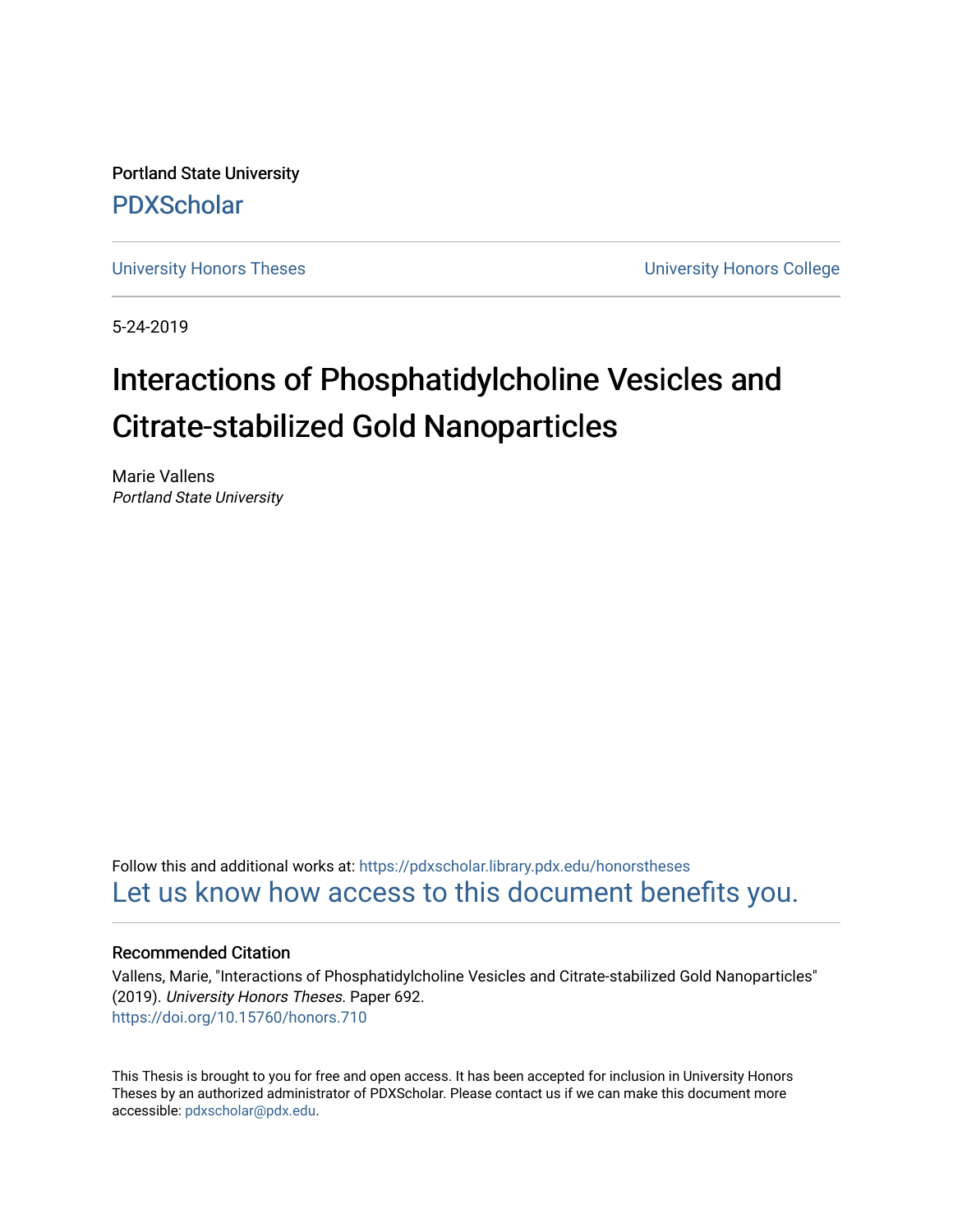Interactions of phosphatidylcholine vesicles and citrate-stabilized gold nanoparticles

by

## Marie Vallens

An undergraduate honors thesis submitted in partial fulfillment of the

requirements for the degree of Bachelor of Science

in

University Honors

and

Biomedical Physics

Thesis Adviser

Drake C. Mitchell, Ph.D.

Portland State University

May 24, 2019

Revision Date: June 03, 2020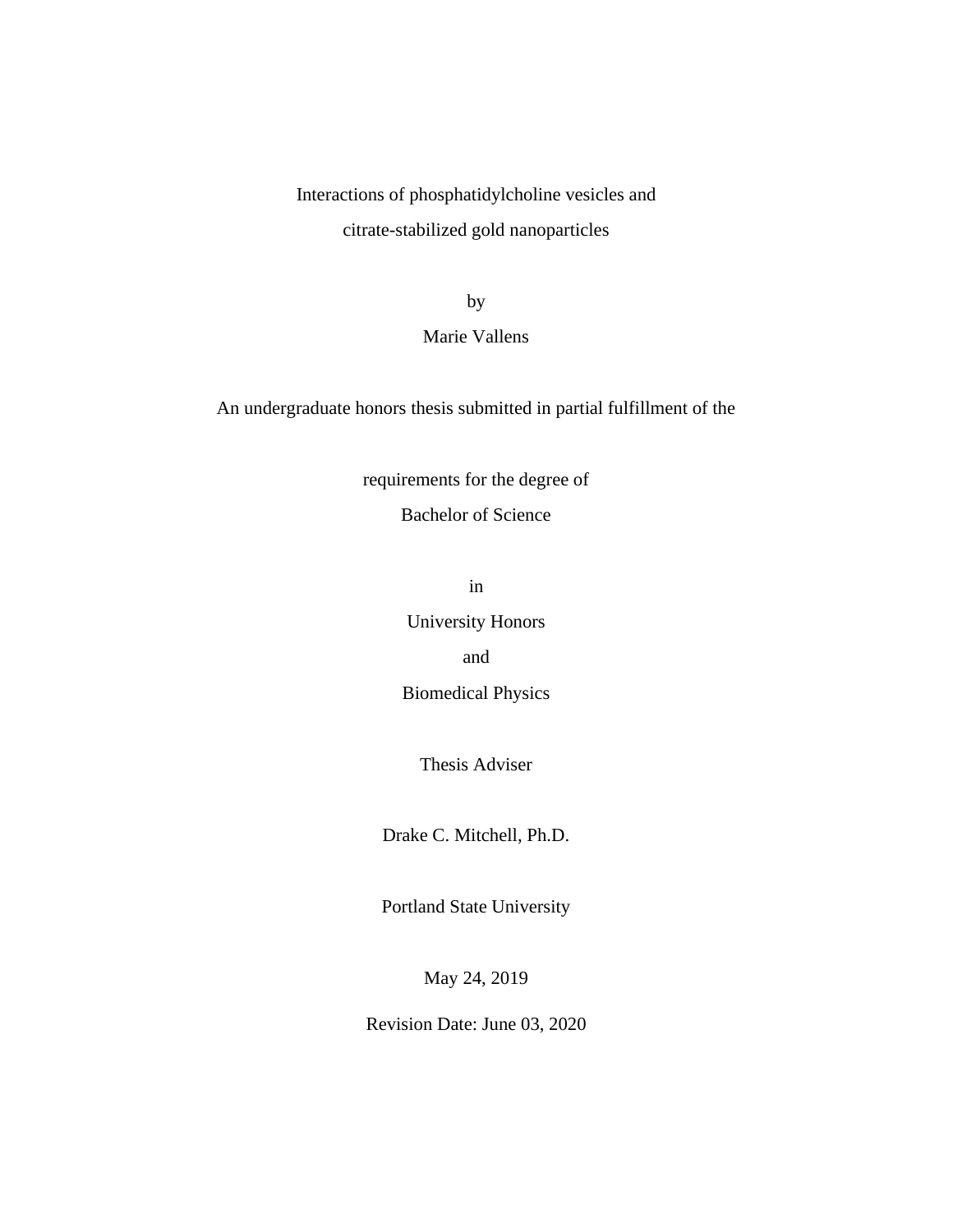### **Abstract**

Citrate-coated gold nanoparticles (AuNPs) are increasingly implemented in many biomedical applications due to their novel electrochemical properties and further stabilization against influence from the cellular environment by conjugation of citrate ligands to the exterior of the gold nanocrystalline lattice. AuNPs have the ability to permeate the cell membrane without disturbing the nucleus, with some size regimes, without producing any known toxic effects. This work presents a collection and analysis of time-resolved fluorescence spectroscopy data describing the interior of the bilayer of unsaturated  $16:0 - 18:1$  phosphatidylcholine large unilamellar vesicles when exposed to 5, 10, and 20 [nm]-diameter citrate-capped AuNPs at physiological temperature. A description of how the membrane was affected at the molecular level was formulated by analyzing frequency-domain lifetime and time-resolved fluorescence anisotropy decay measurements of AuNP-phosphatidylcholine assemblies.

**KEYWORDS:** Gold nanoparticles, large unilamellar vesicles, POPC, phosphatidylcholine, frequency-domain lifetime, time-resolved fluorescence anisotropy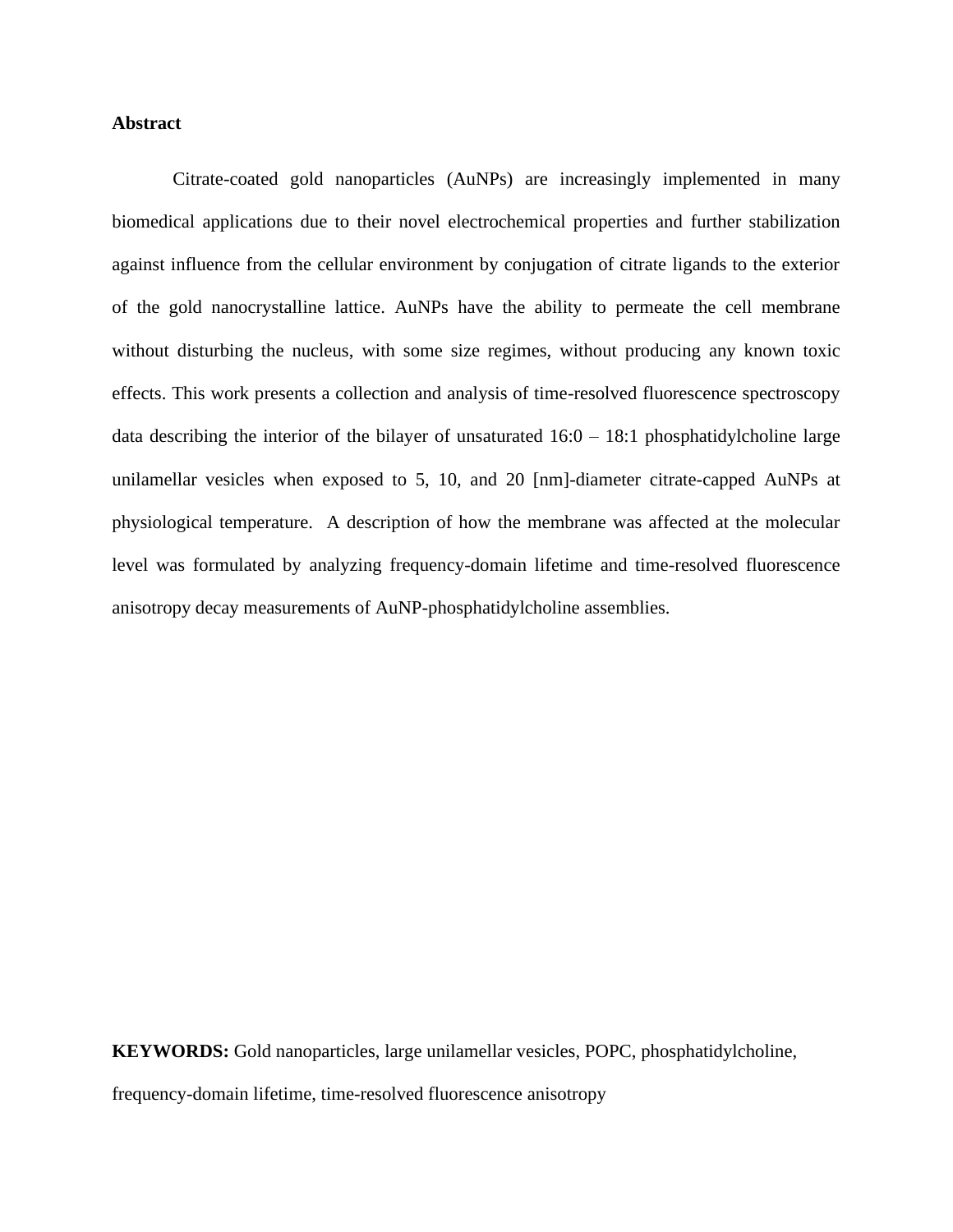#### **1 Background**

Mammalian biomembranes typically consist of hundreds of lipid species and proteins (25% to 65% protein by weight) and are abundant in phospholipids and cholesterol.<sup>1</sup> A range of different phospholipid classes exist within humans, of which phosphatidylcholine (PC) is one of the most prevalent, and as such, is one of the more documented.<sup>2</sup> Additionally, PC biomolecules contribute to membrane-mediated operations within the cell, including enzyme activation and cell signaling.

Conditions in the interior of the membrane bilayer dictate the efficacy of membrane functions. Most mammalian cell barriers are composed of a semi-permeable amphiphilic phospholipid bilayer plasma membrane with hydrophilic head groups oriented on the exterior of the bilayer, and hydrophobic acyl groups oriented in the interior of the bilayer. <sup>3</sup> Previous studies have demonstrated ready diffusion of AuNPs through this membrane reportedly due to their size and surface chemistries.<sup>4, 5</sup> Furthermore, gold nanoparticles have increased stability after forming surface bonds with citrate.<sup>6</sup> A widely used method for synthesis of citrate-stabilized AuNPs is the citrate method, which coats the gold nanocrystal and produces uniform nanoparticles tunable in diameter in range of  $\sim 10-100$  [nm] and determined by the ratio of sodium citrate to gold starting material.<sup>7</sup> Development of a more in-depth understanding of the potential nanotoxicity of these and other attractive therapeutic nanomaterials appears to depend on exploration of interactions of the many potential phospholipid-AuNP assemblies formed as a result of AuNP exposure.

Currently, citrate-stabilized AuNPs are used for multiple biomedical applications, including use as targeted drug carriers, thermal conductors for tumor ablation, and image enhancing agents. <sup>8</sup> AuNP surface modification is considered easy due to functionalization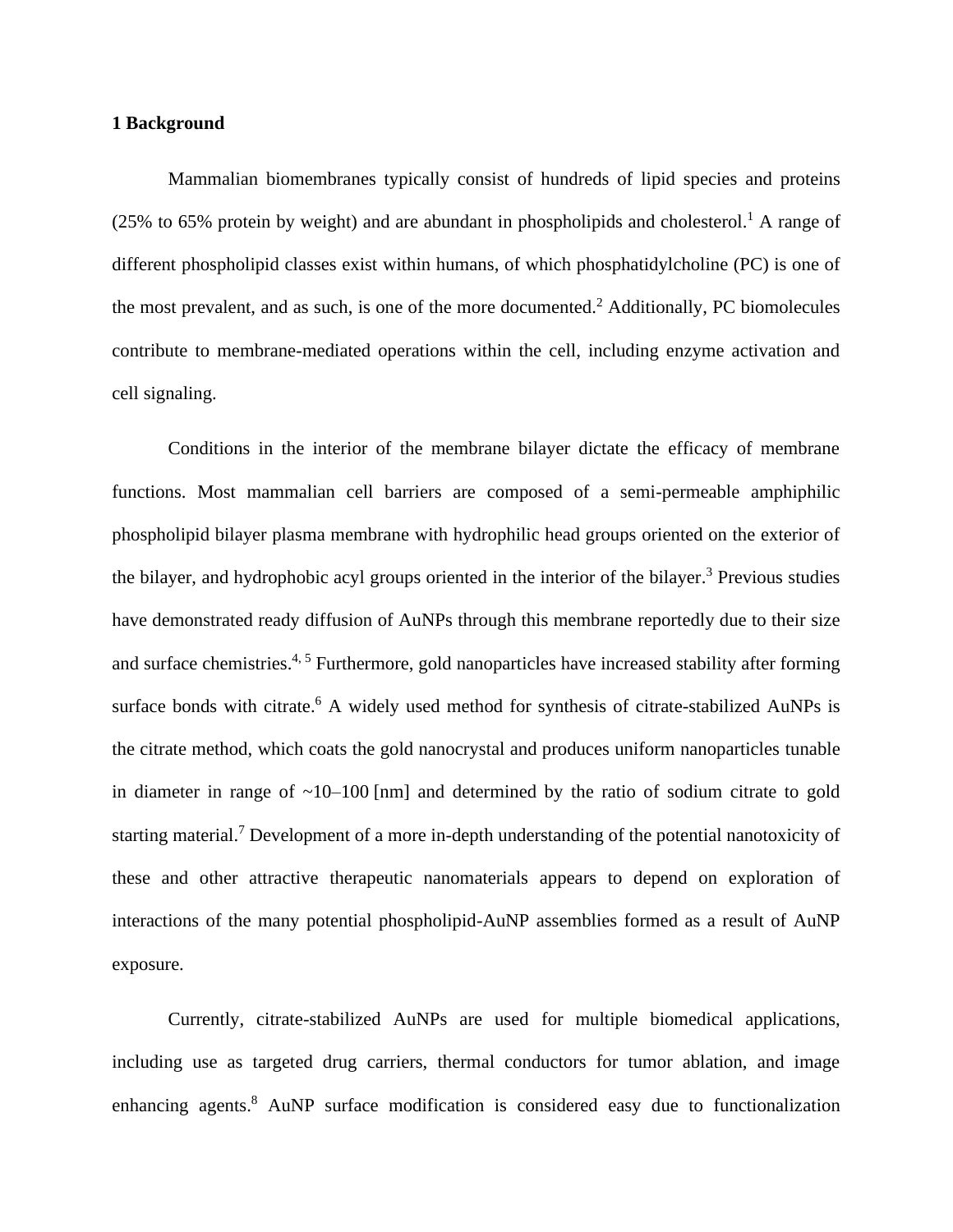permitting a wide range of biomolecules as ligands without compromising the integrity of the nanoparticle.<sup>9</sup> Interactions of light with the nanostructure of AuNPs are used to harness photon energy to eradicate cancer cells using surface plasmon resonance.<sup>10</sup> This oscillation is also responsible for the optical properties that attribute to the efficiency and intensity that gold nanoparticles can absorb and emit scattered light in biomedical imaging.<sup>11</sup>

Citrate-coated AuNPs have been observed in hyperspectral dark-field microscopy to integrate in between bilayers of dimyristoyl PC large unilamellar vesicles (LUVs) when AuNP diameter  $= 10$  [nm], disrupting integrity of the phospholipid vesicle.<sup>12</sup> It is beneficial to study a range of interactions of AuNP-phospholipid assemblies at the molecular level to further comprehension of physicochemical interactions and potential toxicological effects in future cancer nanotechnology applications. A study of interactions in the interior of the lipid membrane in this research was achieved by analysis frequency-domain lifetime and time-resolved fluorescence anisotropy decay measurements of AuNP-LUV assemblies.

The fundamental concept of fluorescence involves three steps. First, a susceptible molecule is excited by an incoming photon source, followed by vibrational relaxation of the excited state electrons to the lowest energy level. Finally, this phenomenon results in the emission of a photon of longer wavelength. Both frequency-domain lifetime and time-resolved fluorescence anisotropy decay measurements inform of how accessible the population of fluorescent probe molecule 1,6-diphenyl-1,3,5-hexatriene (DPH) embedded in a series of unsaturated phosphatidylcholine molecules will be to water by probing the membrane interior with light and electronically exciting DPH molecules embedded in the acyl chain region of the lipid bilayer.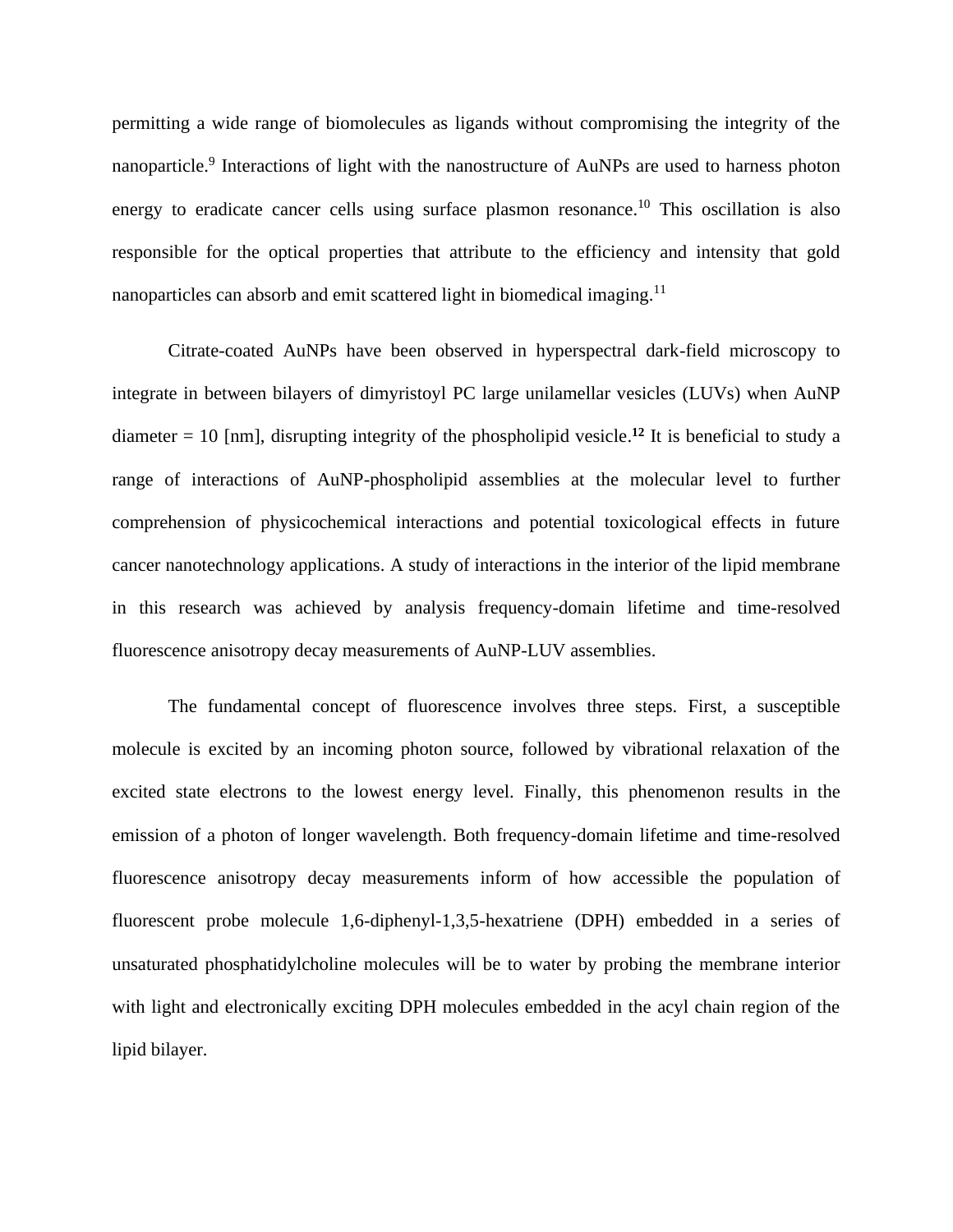Fluorescence anisotropy is an analysis of the changing orientation of a susceptible molecule in a medium with respect to time between the events of emission and absorption of electromagnetic radiation.<sup>13</sup> When the absorption event occurs, DPH retains polarization in the emission, and polarizers placed in the path of incident and emission rays of light can be analyzed by a fluorometer. In this research, absorption and emission events indicated alignment of the dipole of the DPH molecules relative to the wave of absorbed and emitted light.

#### **2 Purpose**

The objective of this research is to further the understanding of biomembrane-AuNP interactions and potential mechanisms of nanotoxicity in relation to biomedical applications of citrate-stabilized AuNPs through collection and interpretation of time-resolved fluorescence lifetime and anisotropy data resulting from experiments involving POPC exposure to citratecoated AuNPs. AuNPs of interest will range in diameter of 5, 10, and 20 [nm].

## **3 Materials and Methods**

#### 3.1 Molecules of Interest



 $C_{42}H_{82}NO_8P$ 1-palmitoyl-2-oleoyl-glycero-3-phosphocholine  $(16:0-18:1$  POPC)



 $C_{18}H_{16}$ 1,6-Diphenyl-1,3,5-hexatriene  $(DPH)$ 



2-hydroxypropane-1,2,3-tricarboxylate (citrate  $[C_6H_8O_7]$ ) stabilized gold nanocrystal  $d = 5.00$  [nm],  $N_{Au} = 965$  $d = 10.0$  [nm],  $N_{Au} = 7715$  $d = 20.0$  [nm],  $N_{Au} = 61690$ 

**Figure 1.** POPC, DPH molecular structures and AuNP molecular representation (Note: ratio of citrate molecules to gold molecules varies per diameter of nanosphere.<sup>14</sup>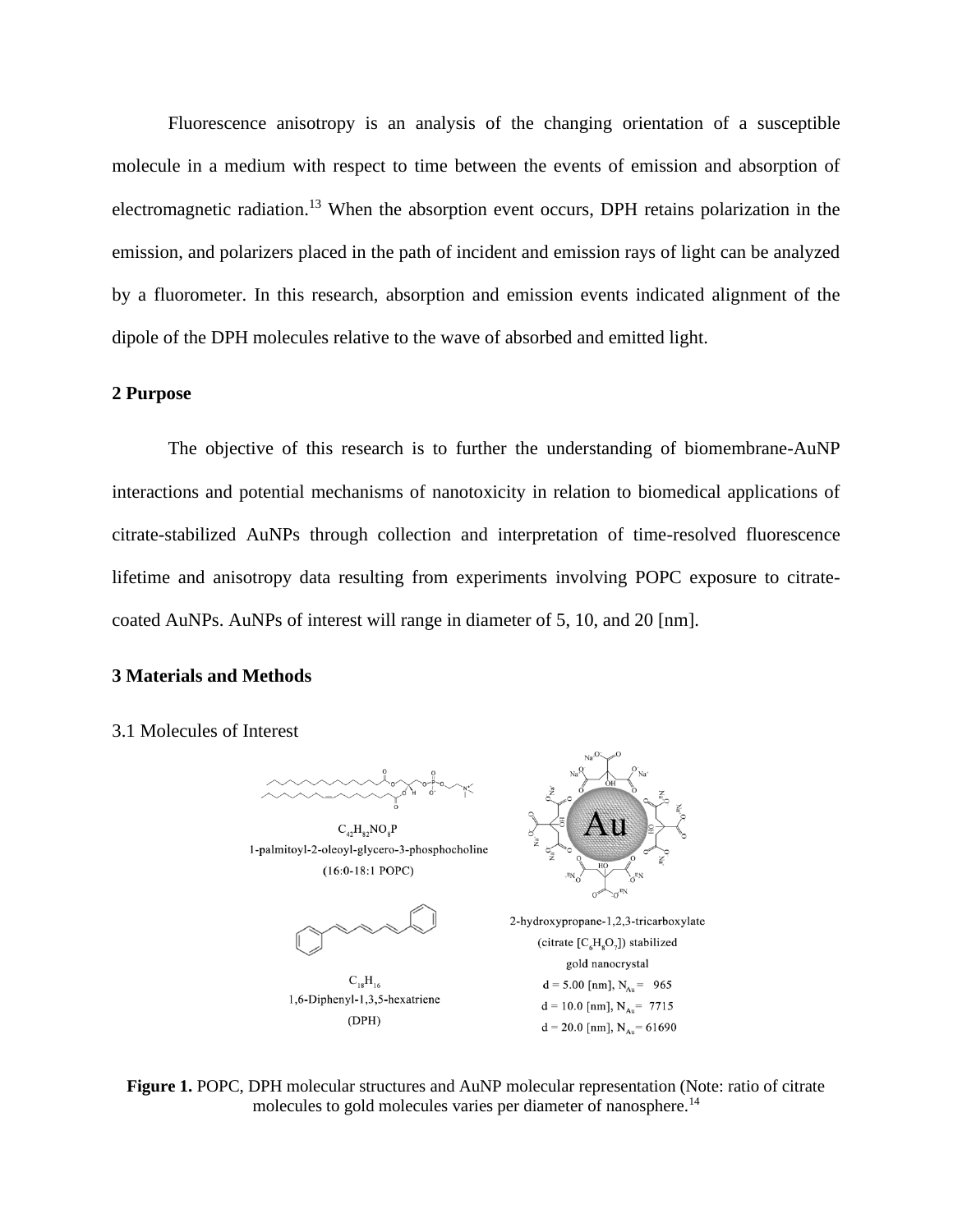#### 3.2 Sample Preparation

Freeze-thaw cycles  $(8x)$  were applied to sample of 2.0 [mL, 8.1 mM]  $16:0 - 18:1$  1palmitoyl-2-oleoyl-glycero-3-phosphocholine (POPC) stock solution purchased from Avanti Polar Lipids. POPC sample was stirred via vortexer for 10 seconds then 0.8 [mL] was extruded 11x through 0.2 [um] membrane filter paper to produce unilamellar lipid vesicles.

Three quartz cuvette samples were prepared for experimentation. Initially, each cuvette contained identical solutions composed of 1.2 [mL, pH 7.2] 4-(2-hydroxyethyl)-1 piperazineethanesulfonic acid (HEPES) buffer with 0.022 [mL] extruded POPC LUVs to produce 0.15 [mM] POPC concentration. Following 10 seconds of manual agitation of POPC in HEPES buffer solution, 1.31 [uL] 1,6-diphenyl-1,3,5-hexatriene (DPH) dissolved in tetrahydrofuran (THF) (stored at -20 °C) was additionally syringed into cuvette with solution to yield a phospholipid/DPH ratio of 300:1. All samples were brought to physiological temperature 37.0 [°C] via water bath.

After data was collected for control samples, each cuvette was designated for 5 , 10 and 20 [nm] citrate-coated gold nanocrystals in water (concentration 0.04 – 0.05 [mg/mL]), purchased from NN-Labs. A low dosage range of 300.0 [uL] of each size AuNP was additionally pipetted into its designated cuvette for data collection at 37.0 [°C]. For high dose range data set, each sample cuvette contained 37.0 [°C] solution composed of 900.0 [uL] AuNPs in water with 0.022 [mL] extruded POPC LUVs, 1.2 [mL] HEPES buffer, and 1.31 [uL] DPH.

#### 3.3 Measurements and Analysis

Time-resolved lifetime and anisotropy measurements of all samples were collected via Chronos digital frequency domain spectrofluorometer. Anisotropy decay intensity data was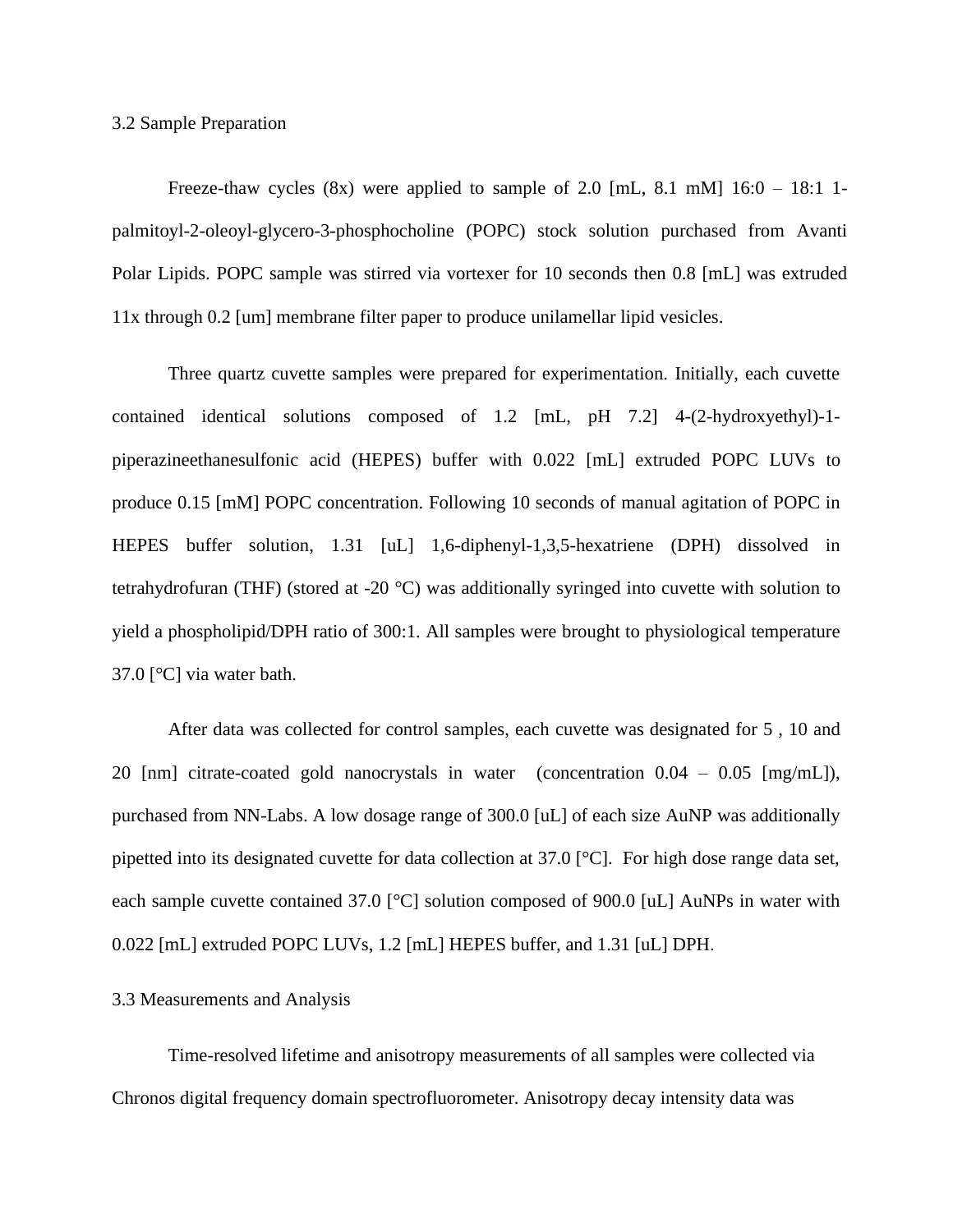analyzed using a higher order mathematical model, known as the Brownian Rotational Diffusion model, in order to attain information regarding molecular disorganization.<sup>1</sup>

## **4 Results**

In the following tables, outline average fluorescence lifetime  $(\tau)$  measurements are provided along with average rotational correlation time to rotate one radian  $(\phi)$ . The rate of rotation of the dipole around the z-axis propagating along the x-axis is defined as  $D_{\perp}$ . Furthermore, the disorder parameter based on  $f(\theta)$  is identified in the tables below as *frandom*. The first set of data outline is in the  $300.0$  [ $\mu$ L] AuNP low dose range followed by data collected in the  $900.0$  [ $\mu$ L] AuNP high dose range.

#### **Table 1**. **Low Dose Range**:

POPC [0.15 mM] LUVs with 300.0 [ $\mu$ L] 0.04 – 0.05 [mg/mL] citrate-stabilized AuNPs

|                  | $\tau$ [ns] | 土    | $\phi$ [ns] | 土    | $\boldsymbol{D}_{\perp}$ [ns] <sup>-1</sup> | 土     | <i>I</i> random | +     |
|------------------|-------------|------|-------------|------|---------------------------------------------|-------|-----------------|-------|
| <b>POPC</b>      | 8.5         | 0.07 | 2.48        | 0.11 | 0.145                                       | 0.01  | 0.615           | 0.008 |
| 5 <sub>nm</sub>  | 8.52        | 0.1  | 2.93        | 0.07 | 0.114                                       | 0.007 | 0.62            | 0.015 |
| 10 <sub>nm</sub> | 8.57        | 0.07 | 2.74        | 0.06 | 0.17                                        | 0.015 | 0.536           | 0.016 |
| 20 <sub>nm</sub> | 8.52        | 0.1  | 2.46        | 0.06 | 0.153                                       | 0.01  | 0.599           | 0.007 |

**Table 2. High Dose Range**:

POPC [0.15 mM] LUVs with 900.0 [ $\mu$ L] 0.04 – 0.05 [mg/mL] citrate-stabilized AuNPs

|                  | $\tau$ [ns] | 土    | $\phi$ [ns] | 土    | $\boldsymbol{D}_{\perp}$ [ns] <sup>-1</sup> | 土    | $f_{random}$ | 土     |
|------------------|-------------|------|-------------|------|---------------------------------------------|------|--------------|-------|
| <b>POPC</b>      | 8.5         | 0.07 | 2.48        | 0.11 | 0.145                                       | 0.01 | 0.615        | 0.008 |
| 5 <sub>nm</sub>  | 7.16        | 0.2  | 0.244       | 0.06 | 1.21                                        | 0.2  | 0.561        | 0.01  |
| 10 <sub>nm</sub> | 7.95        | 0.15 | 1.57        | 0.18 | 0.669                                       | 0.15 | 0.388        | 0.04  |
| 20 <sub>nm</sub> | 8.29        | 0.1  | 2.295       | 0.06 | 0.174                                       | 0.02 | 0.572        | 0.022 |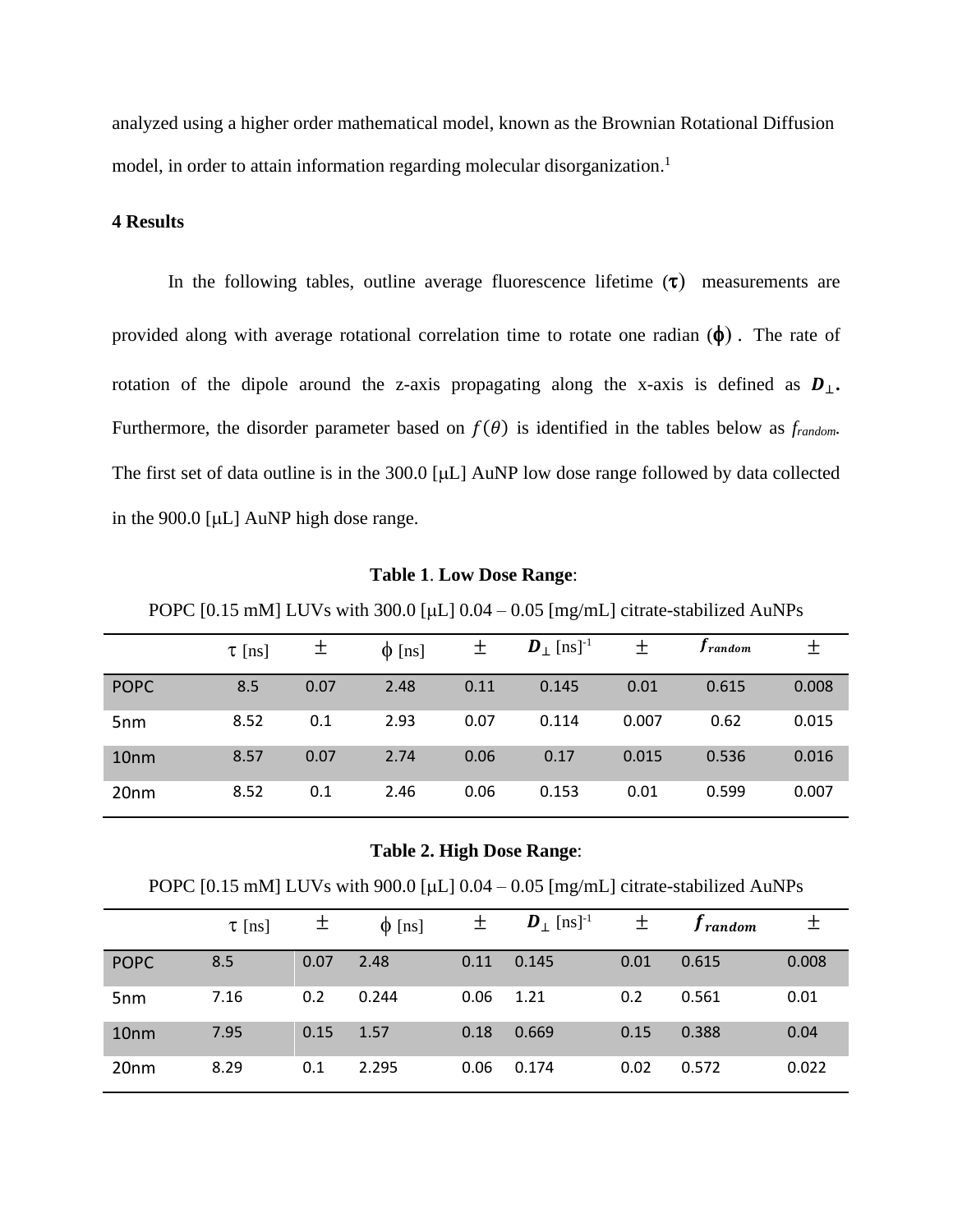Figures 2 and 3 display orientational probability distribution parameter  $f(\theta)(\sin \theta)$  with respect to degrees from the membrane normal. The orientational distribution function requires the general constraints

$$
f(\theta) \ge 0 \tag{1}
$$

$$
\int_0^{\pi} f(\theta)(\sin \theta) d\theta = 1 \tag{2}
$$



**Figure 2.** Orientational probability distribution of DPH probe in POPC bilayer with 300.0 [uL] 0.04 – 0.05 [mg/mL] citrate-stabilized AuNPs

Figures 2 and 3 display orientational probability distributions demonstrating the phospholipid acyl chains cause the fluorescent probe molecule DPH to be nonrandom.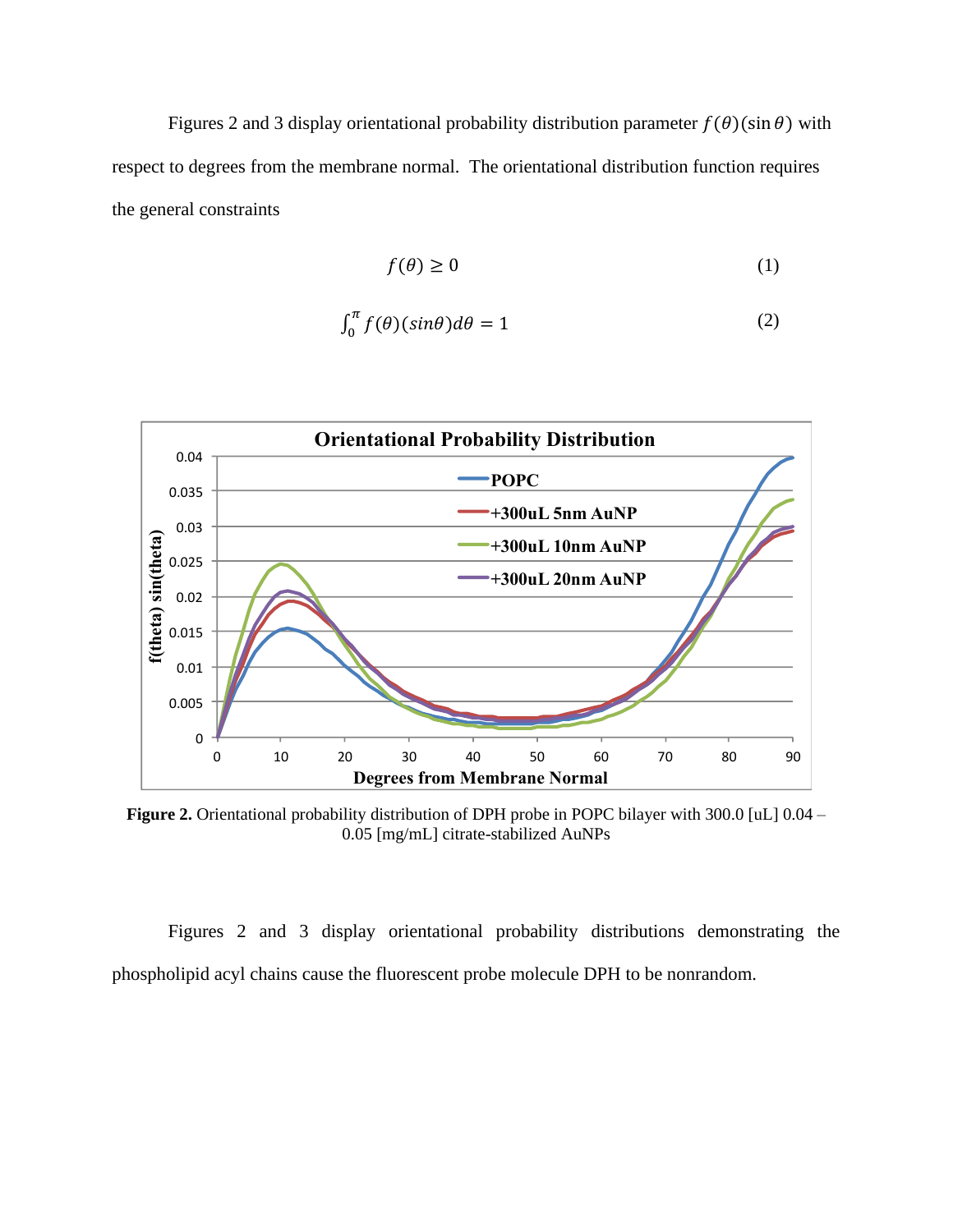

**Figure 3.** Orientational probability distribution of DPH probe in POPC bilayer with 900.0 [uL] 0.04 – 0.05 [mg/mL] citrate-stabilized AuNPs

If there existed a scenario where DPH would be examined in a completely random orientation, a disorder parameter exists where the probability distribution curve created under random conditions can be overlapped with the empirically derived orientational probability distributions as seen in Figure 4.



**Figure 4.** The probability of a random orientation overlapped with the orientational probability distribution displays the deviation displayed by the 10 [nm] AuNP samples.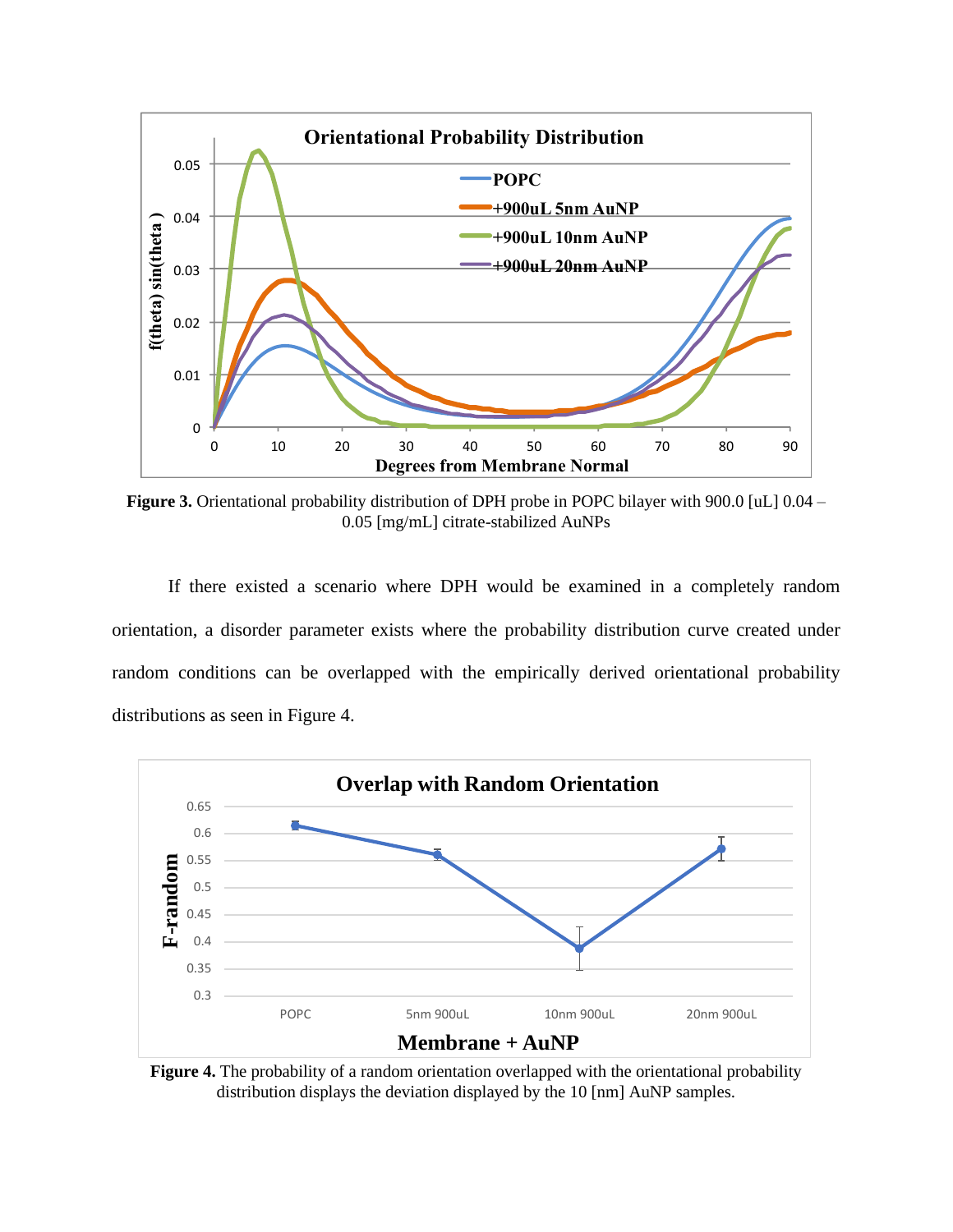Frequency-domain lifetime measurements showed no significant change in fluorescence lifetime of DPH molecules in the administration of the low dose range of AuNPs (300.0 [uL] 0.04  $-0.05$  [mg/mL]).



**Figure 5.** Rotational correlation lifetime of DPH probe in POPC bilayer for samples in high dose range

Fluorescence lifetime measurements were noteworthy in the high dose range of AuNP-POPC LUV assemblies (AuNP 900.0 [uL] 0.04 – 0.05 [mg/mL]).



**Figure 6.** High-dose range fluorescent probe DPH lifetime before being exposed to water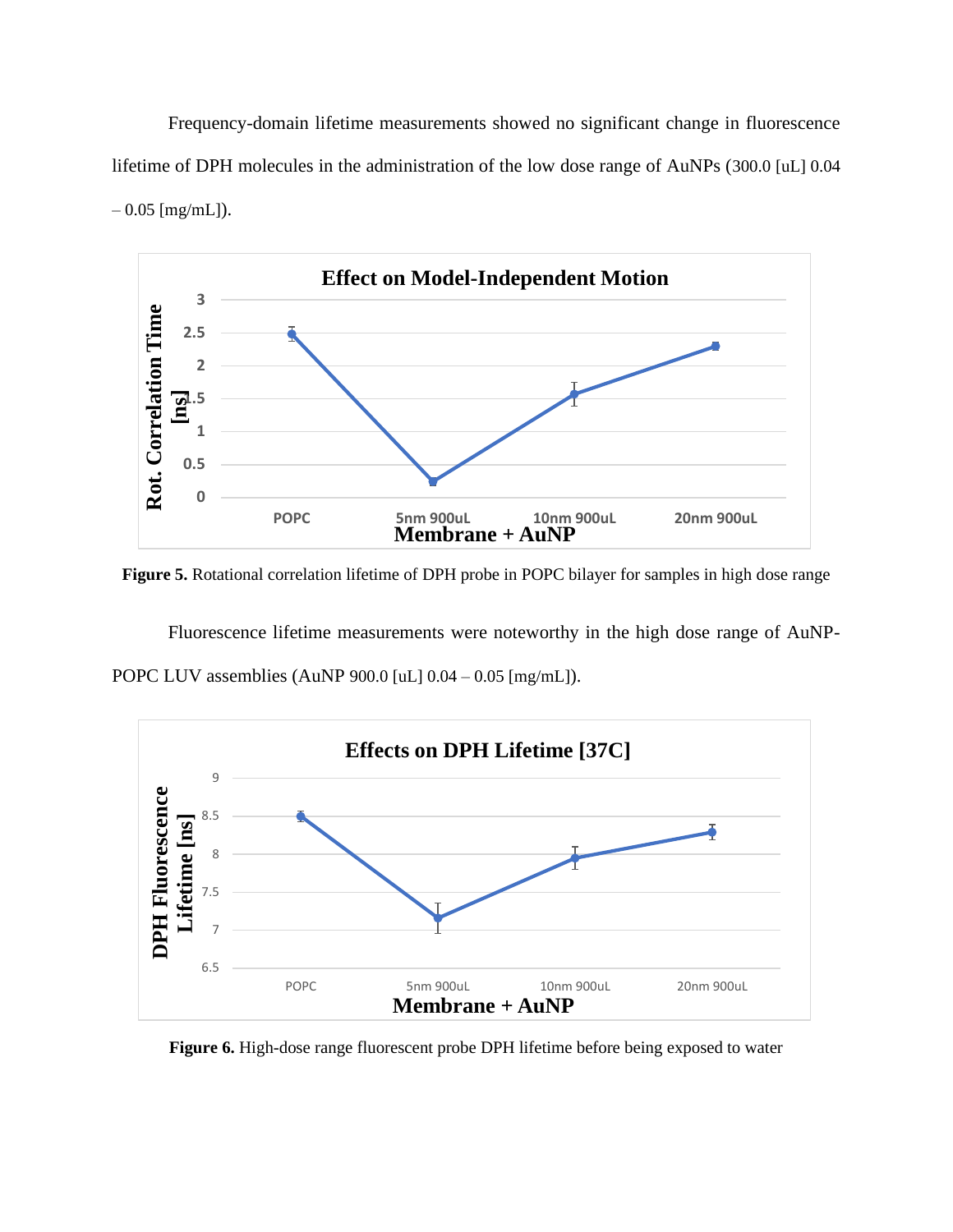#### **5 Discussion**

The behavior of the DPH molecule was used to learn about acyl chain packing and subsequent structural properties in the POPC bilayers induced by exposure to citrate-capped AuNPs. In both low and high dosage ranges, including all size AuNPs, loss of density in packing of phospholipid head groups occurred due to increased water penetration into membrane. All sizes of AuNPs in both dosage ranges increased the rate of molecular rotational motion in the membrane bilayer. In the low dose range (300.0 [uL] citrate-stabilized AuNP in water) no significant change in fluorescence lifetime was identified. Slight variances were detected between 5 [nm] diameter AuNPs and 10 [nm] size AuNPs, but the effects on POPC LUVs were near identical between 5 [nm] and 20 [nm] diameter AuNPs in the low dose range. Suppression of orientations between two main populations was detected with 10 [nm] diameter AuNPs in low dose range.

Variances according to AuNP diameter were detected in samples of high dose range (900.0 [uL] citrate-capped AuNP in water). Evidence of rupture of POPC vesicles was observed when AuNP diameter equaled 5 [nm]. A more severe suppression of orientations between two main populations occurred when AuNP diameter equaled 10 [nm]. AuNPs with diameter of 20 [nm] exhibited a very small effect of restricting mobility of POPC LUVs.

The most notable demonstration of nanotoxicity with AuNP-POPC assemblies was in the high dose range when AuNP diameter was equal to 5 [nm]. The cause of vesicle lysis could potentially be due to chemical functionalization of POPC-AuNP assemblies or could be caused by decreasing the size of the nanoparticle to favor vesicle internalization.<sup>15</sup>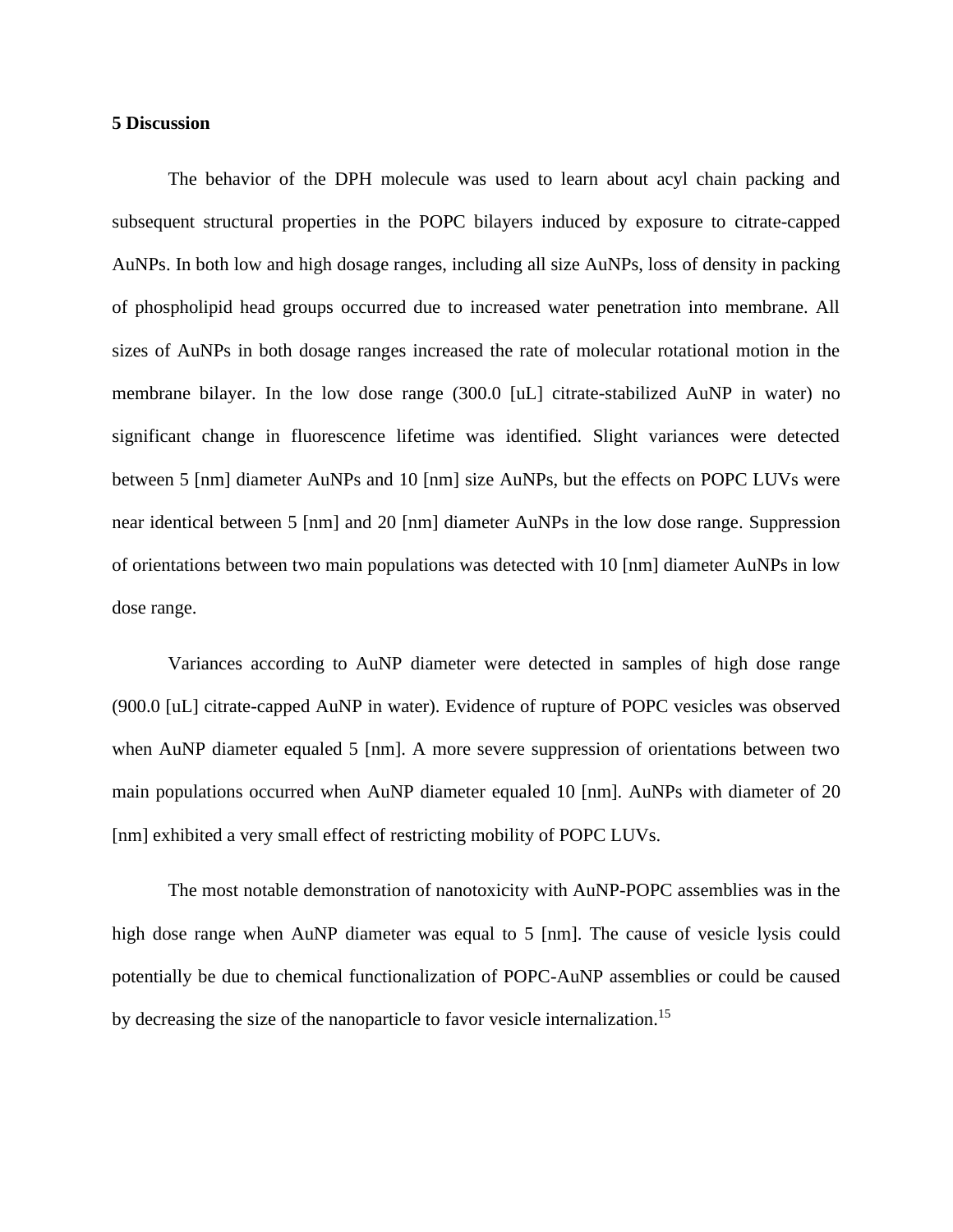In summary, when 16:0 – 18:1 POPC unilamellar vesicles 200 [nm] diameter were dosed with 300.0  $\lceil \text{uL} \rceil$  0.04 – 0.05  $\lceil \text{mg/mL} \rceil$  citrate-coated AuNPs of 5, 10 and 20  $\lceil \text{nm} \rceil$  diameter, an increase in POPC membrane rigidity was observed, but effects of all sizes of AuNPs in this dosage range expressed nominal effects on POPC membrane bilayer composition. POPC LUVs dosed with 900.0 [uL] 0.04 – 0.05 [mg/mL] citrate-stabilized AuNPs showed more significant effects on lipid bilayers, including rupture of vesicles when AuNP diameter was equal to 5 [nm]. When AuNP diameter equaled 10 [nm], suppression of orientations between two main populations occurred. AuNP-LUV assemblies incorporating 20 [nm] diameter AuNPs had a nominal effect on POPC when administered to LUVs in the high dose range.

An emergence of a range of biomedical applications of engineered nanomaterials and the potential risk of toxic effects makes it crucial to investigate and understand the physical chemistry of the interactions of biomembranes and nanoparticles<sup>16,17</sup>. Future research to determine the concentration threshold of citrate-capped AuNPs correlating with vesicle decomposition when exposed to 5 [nm] AuNPs will be beneficial documentation for biological applications where citrate-stabilized AuNPs are used to mediate cellular interventions.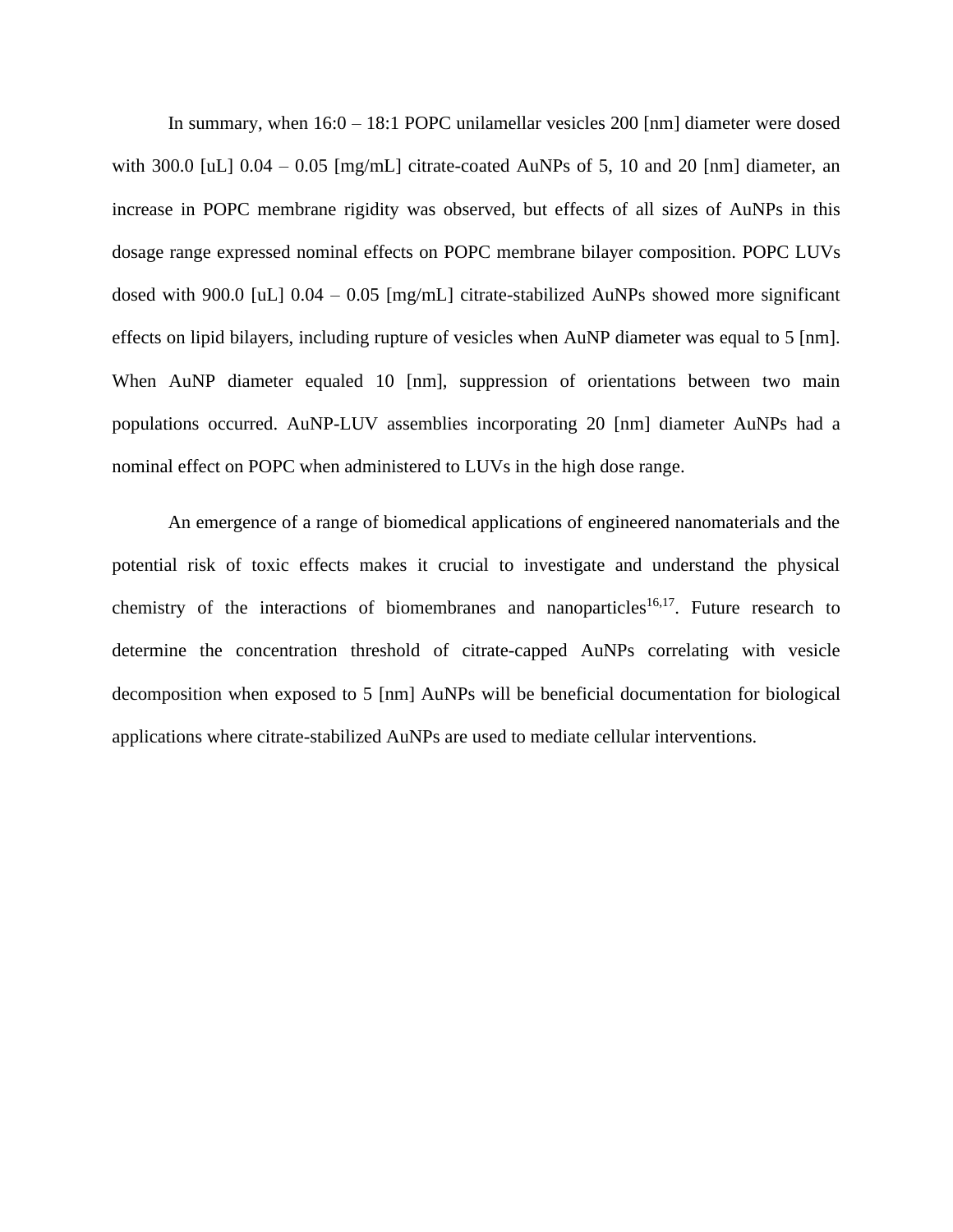## **Abbreviations**

- **AuNP**: gold nanoparticle
- **LUV**: large unilamellar vesicle
- **PC:** phosphatidylcholine
- **DPH:** 1,6-diphenyl-1,3,5-hexatriene
- **POPC**: 1-palmitoyl-2-oleoyl-sn-glycero-3-phosphocholine
- **THF:** tetrahydrofuran
- **HEPES:** 4-(2-hydroxyethyl)-1-piperazineethanesulfonic acid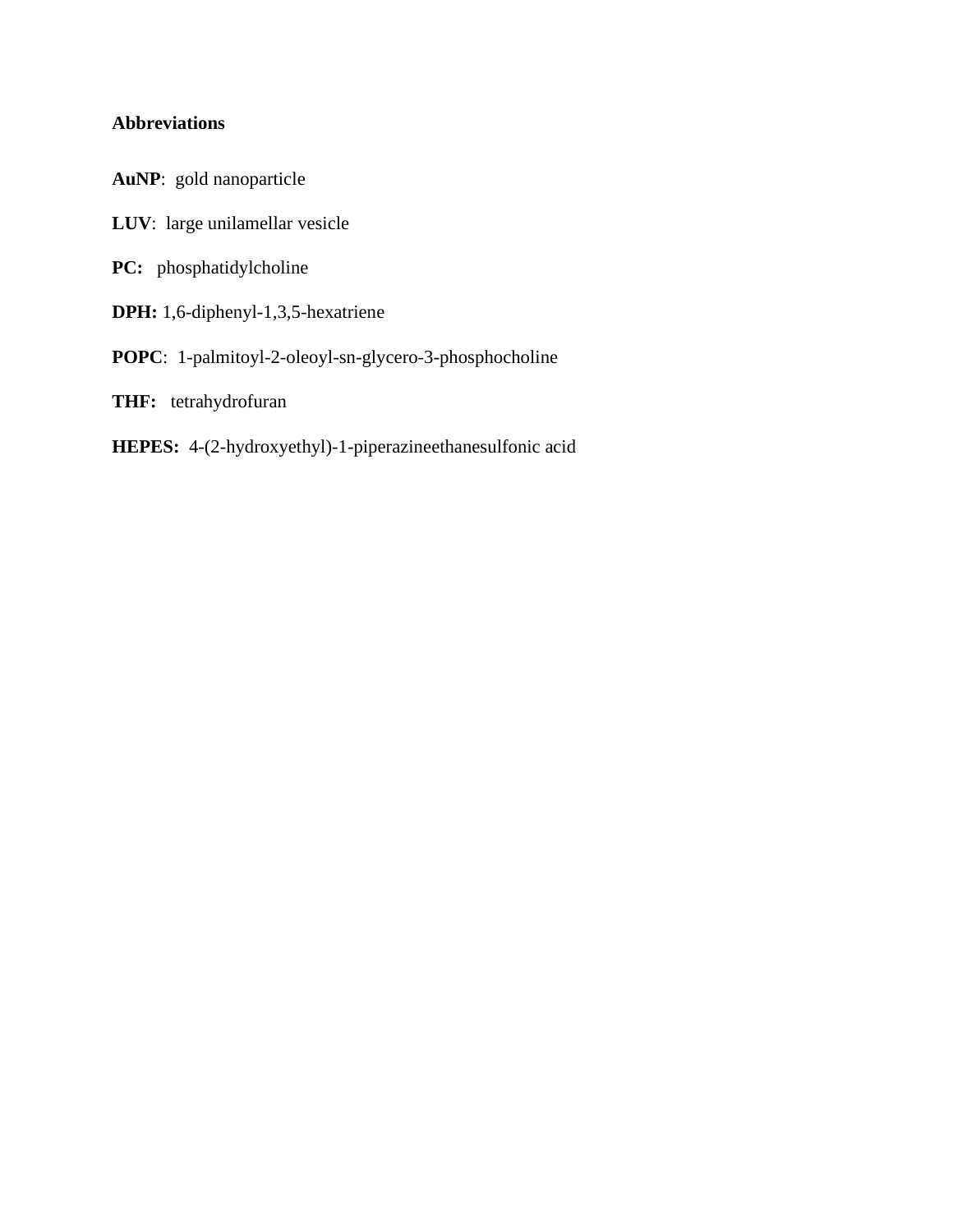### **References**

1. Mitchell, D. (2018). Mapping the Interior of Membranes, Timing Fast Events in Vision, Plus Working at NIH. Portland State University Physics Society Faculty Talk, 16 Nov 2018.

2. Mitchell, D., Litman, B. (1998). Molecular Order and Dynamics in Bilayers Consisting of Highly Polyunsaturated Phospholipids. *Biophysics Journal*, Volume 74, Feb 1998, 879-891.

3. Reece, J. B., Urry, L. A., Cain, M. L. 1., Wasserman, S. A., Minorsky, P. V., Jackson, R., & Campbell, N. A. (2014). *Campbell biology* (Tenth edition.). Boston: Pearson.

4. Chakraborty, S., Abbasi, A., Bothun, G., Nagao, M., Kitchens, C. (2018). Phospholipid Bilayer Softening Due to Hydrophobic Gold Nanoparticle Inclusions. *Langmuir* 2018, ACS Publications.

5. Mosquera, J., Henriksen-Lacey, M., Garcia, I., Martinez-Calvo, M., Rodriguez, J., Mascarenas, J., Liz-Marzan, L. (2017). Cellular Uptake of Gold Nanoparticles Triggered by Host-Guest Interactions. *J. Am. Chem. Soc.* 2018, 140, 4469-4472.

6. Hind Al-Johani et al, (2017). The structure and binding mode of citrate in the stabilization of gold nanoparticles, *Nature Chemistry,* 2018, vol. 9, 890–895.

7. Frens, G. (1973). Controlled nucleation for the regulation of the particle size in monodisperse gold suspensions. *Nature: Phys Sci* 241:20–22.

8. He, X., Lin, M., Li, F., Sha, B., Xu, F., Qu, Z., Wang, L. (2015). Advances in Studies of Nanoparticle-Biomembrane Interactions. *Nanomedicine*, 2015, 10(1), 121- 141.

9. Kong, F., Zhang, J., Li, R., Wang, Z., Wang, W., Wang, W. (2017). Unique Roles of Gold Nanoparticles in Drug Delivery, Targeting and Imaging Applications. *Molecules*, 22,1445, 31 August 2017.

10. Qian, H., Zhu, Y., Jin, R. (2012). Atomically precise gold nanocrystal molecules with surface plasmon resonance. *PNAS* January 17, 2012 109 (3) 696-700.

11. Hu, S., Ren, Y., Wang, Y., Li, J., Qu, J., Liu, L., Ma, H., Tang, Y. (2019). Surface plasmon resonance enhancement of photoluminescence intensity and bioimaging application of gold nanorod CdSe/ZnS quantum dots. *Beilstein J. Nanotechnol.* 2019, *10,* 22-31.

12. Bhat, A., Huan, K., Cooks, T., Boukari, H., Lu, Q. (2018). Probing Interactions between AuNPs/AgNPs and Giant Unilamellar Vesicles (GUVs) Using Hyperspectral Dark-field Microscopy. *Int. J. Mol. Sci.* 2018, *19*(4), 1014.

13.Vogel, S., Thaler, C., Blank, P., Koushik, S. (2009). "Time Resolved Fluorescence Anisotropy." *Microscopy in Biology and Medicine.* Boca Raton: Taylor & Francis, 245-290.